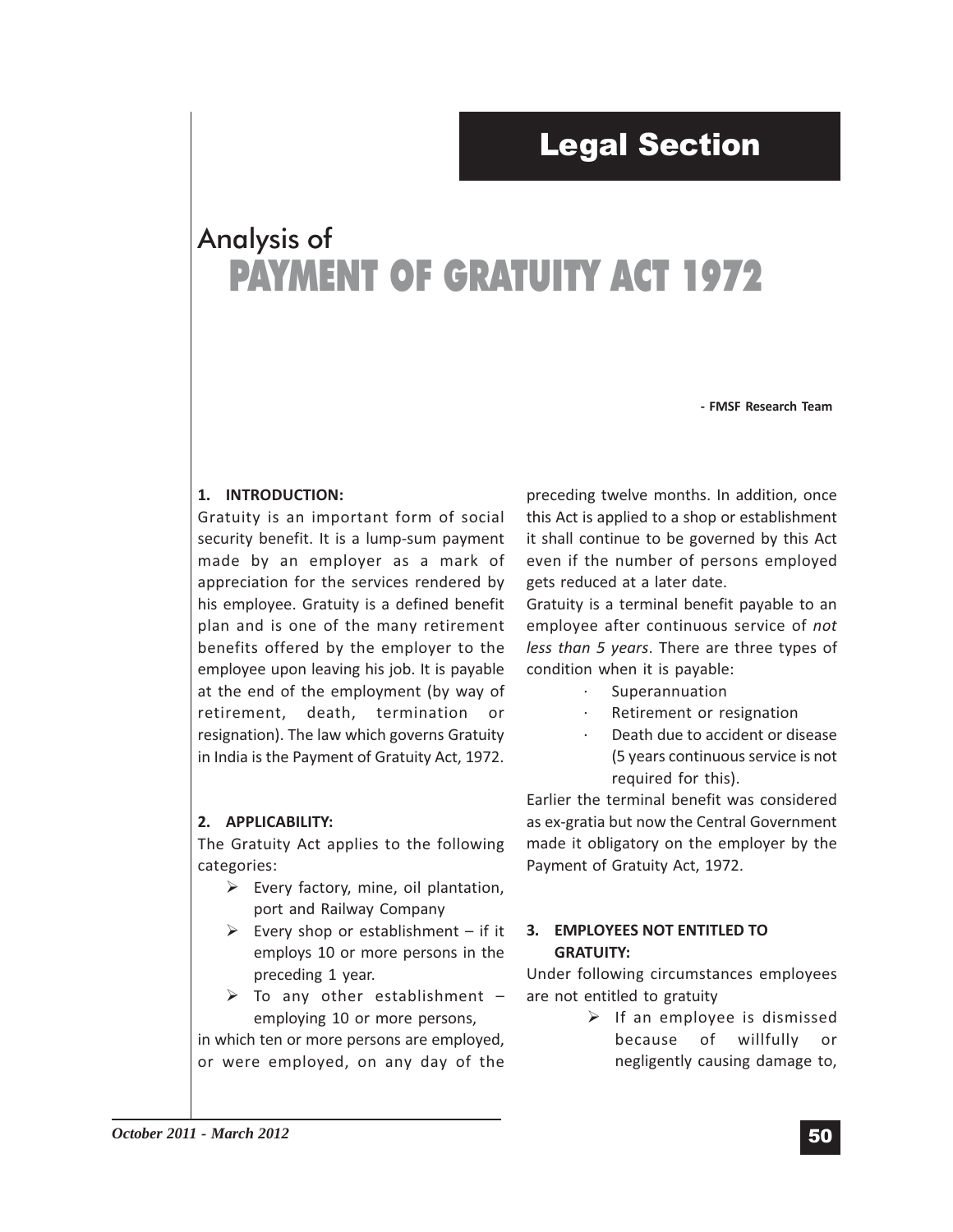loss of or destruction of property belonging to the employer, then his/ her gratuity will be forfeited to the extent of the damage or loss so caused.

- $\blacktriangleright$  If an employee is dismissed for any act of moral turpitude committed in the course of his/ her employment, then the gratuity shall be wholly fortified.
- > If an employee is dismissed for riotous or disorderly conduct or violence, then his/ her gratuity shall be wholly fortified.

#### 4. METHODS OF FUNDING FOR GRATUITY:

There are two methods in which funding for gratuity can be done-

### 4.1 Funding by employer

- $\triangleright$  In this method the employer has to estimate the gratuity liability and set apart a sum every year towards gratuity.
- $\triangleright$  This fund shall be designated as a Gratuity Fund and be invested specifically for this purpose.
- $\triangleright$  As and when the gratuity is payable, the investment is en-cashed and paid to the employee.

# 4.2 Constitution of an Irrevocable Gratuity Trust

Employer has option to fund the liabilities for payment of gratuity by setting up an irrevocable Trust and making contributions to the Trust Fund. The other option is to purchase a gratuity policy with LIC or any other insurance company. In such case the insurance company creates a irrevocable trust in the name of the organization.

In order to estimate the gratuity liability in a scientific manner there is an

authority called an actuarian who will certify the gratuity liability.

Organizations have to provide details like the period of service, salary drawn with its break up, date of birth, etc. Based on these particulars the actuarian prepares a report on a scientific basis and provides a certificate. Every year the employer should estimate the gratuity liability and contribute the same into the trust based on an actuarian's certificate.

For administering such a trust similar steps as for operation of PF through an employee's "Irrevocable Trust "must be followed like –

- $\blacktriangleright$  Recognition under the Income Tax Act
- $\blacktriangleright$ Maintenance of accounts
- $\blacktriangleright$ Audit
- $\blacktriangleright$  Filing of returns to the Income Tax Department

 $\blacktriangleright$  Meeting of Board of Trustees In case the organization has its own gratuity trust funds, the same can be invested as per the Ministry of Finance notified Pattern of Investment which is to be followed by non Government Provident Funds, Superannuation Funds and Gratuity Funds.

# 5. PAYMENT OF GRATUITY:

The employer shall arrange to pay the amount of gratuity within thirty days from the date it becomes payable. If not paid within the period stipulated above, the employer is liable to pay interest for the delayed payment .If the delay was caused due to the fault of the employee and the employer has obtained permission in writing from the controlling authority for the delayed payment, on this ground the interest is not payable.